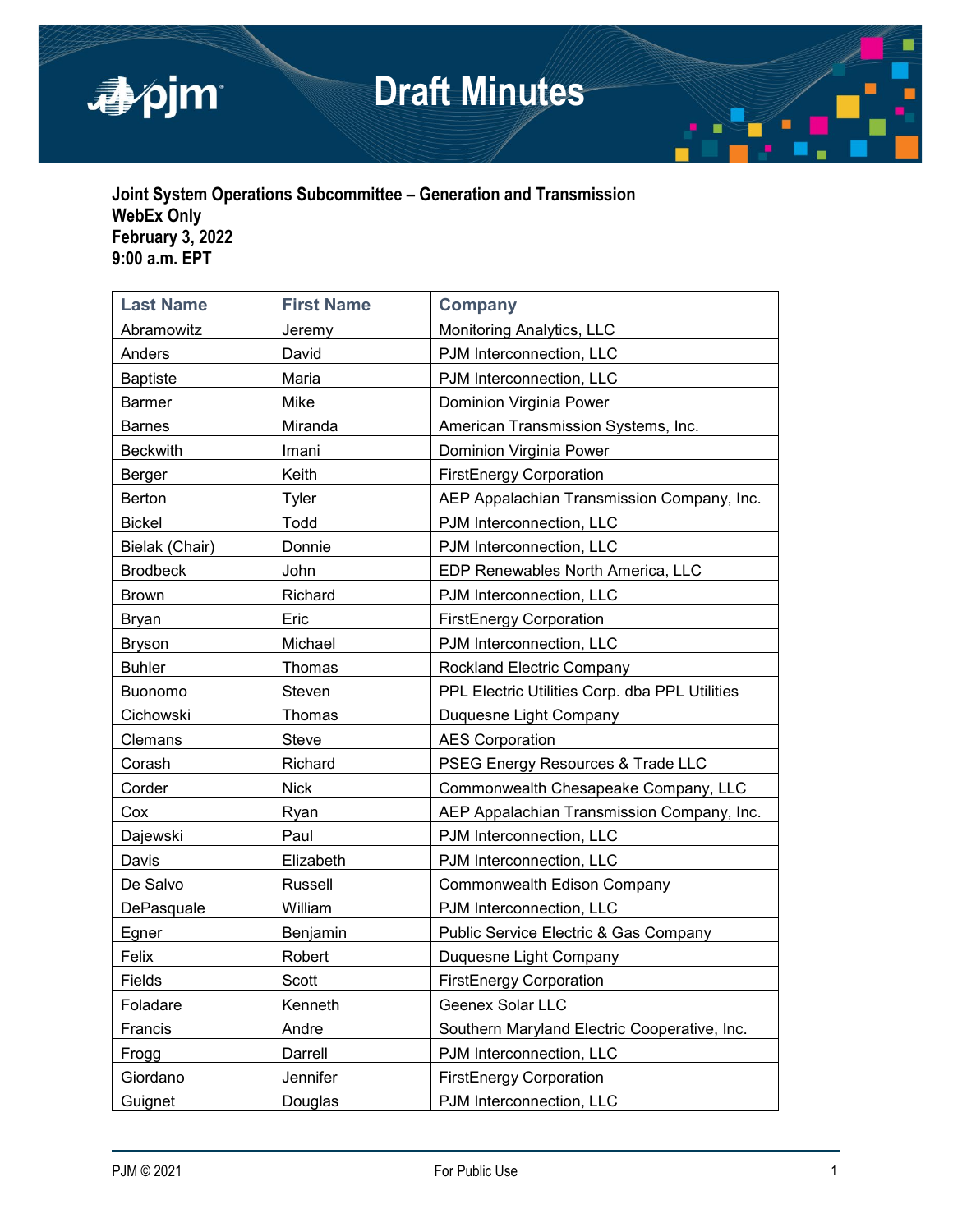

# **Draft Minutes**

| Guntle                                                 | Vince                                        | American PowerNet Management                |  |
|--------------------------------------------------------|----------------------------------------------|---------------------------------------------|--|
| Hatch                                                  | Kevin                                        | PJM Interconnection, LLC                    |  |
| Himmelspach                                            | Treasa                                       | AEP Appalachian Transmission Company, Inc.  |  |
| Hislop                                                 | David                                        | PJM Interconnection, LLC                    |  |
| Hoang                                                  | Liem                                         | PJM Interconnection, LLC                    |  |
| Hoatson                                                | Thomas                                       | Riverside Generating, LLC                   |  |
| Hooker                                                 | Marquette                                    | Dominion Energy Generation Marketing, Inc.  |  |
| ller                                                   | Arthur                                       | Indiana Office of Utility Consumer Counsel  |  |
| Janicki                                                | Diane                                        | Boston Energy Trading & Marketing, LLC      |  |
| Johnston                                               | David                                        | Indiana Utility Regulatory Commission       |  |
| Kinney                                                 | James                                        | <b>FirstEnergy Corporation</b>              |  |
| Knapp                                                  | George                                       | Duke Energy Ohio, Inc.                      |  |
| Lake                                                   | David                                        | <b>FirstEnergy Corporation</b>              |  |
| Lauer                                                  | Chris                                        | UGI Utilities, Inc.                         |  |
| Libbos                                                 | Robin                                        | <b>FirstEnergy Corporation</b>              |  |
| Lynn                                                   | <b>Brian</b>                                 | PJM Interconnection, LLC                    |  |
| Mabry                                                  | David                                        | McNees Wallace & Nurick LLC                 |  |
| Mali                                                   | Gizella<br>PJM Interconnection, LLC          |                                             |  |
| Manno                                                  | Dean                                         | PJM Interconnection, LLC                    |  |
| PJM Interconnection, LLC<br>Mathew (Secretary)<br>Lagy |                                              |                                             |  |
| McClelland                                             | Maura<br>Public Utilities Commission of Ohio |                                             |  |
| McGlynn                                                | Paul                                         | PJM Interconnection, LLC                    |  |
| <b>McNeil</b>                                          | Justin                                       | Office of the Attorney General, Kentucky    |  |
| Miller                                                 | Benjamin                                     | PJM Interconnection, LLC                    |  |
| Ofoegbu                                                | Chidiogo                                     | PJM Interconnection, LLC                    |  |
| O'Leary                                                | Christopher                                  | PSEG Energy Resources & Trade LLC           |  |
| Ondayko                                                | <b>Brock</b>                                 | AEP Appalachian Transmission Company, Inc.  |  |
| Pakela                                                 | Greg                                         | DTE Energy Trading, Inc.                    |  |
| Patel                                                  | Shodhan                                      | <b>Constellation Energy Generation, LLC</b> |  |
| Pilong                                                 | Christopher                                  | PJM Interconnection, LLC                    |  |
| Porter                                                 | Donald                                       | Virginia Electric & Power Company           |  |
| Procuniar                                              | Jason                                        | Dayton Power & Light Company (The)          |  |
| Rodriguez                                              | Tomas                                        | <b>OPSI</b>                                 |  |
| Schmitt                                                | David                                        | New Jersey Board of Public Utilities        |  |
| Schreim                                                | Morris                                       | Maryland Public Service Commission          |  |
| Schroeder                                              | Connie                                       | Dominion Virginia Power                     |  |
| Sebold                                                 | Michael                                      | Public Service Electric & Gas Company       |  |
| Sells                                                  | Scott                                        | East Kentucky Power Cooperative, Inc.       |  |
| Smolanitsky                                            | Yuri                                         | PJM Interconnection, LLC                    |  |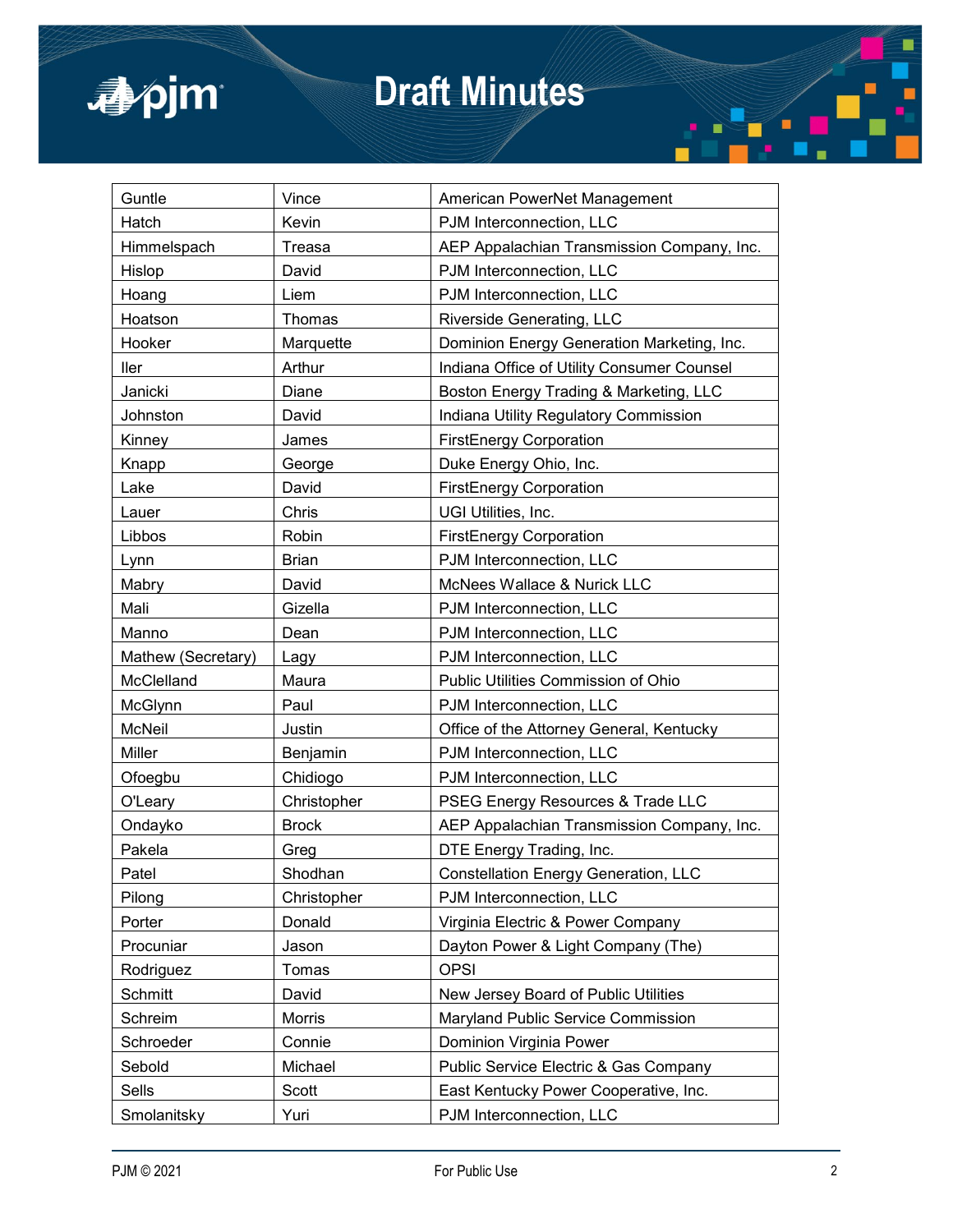| Squibb    | Bill    | Ohio Valley Electric Corp                 |
|-----------|---------|-------------------------------------------|
| Straight  | Richard | <b>FirstEnergy Corporation</b>            |
| Sturgeon  | John    | Duke Energy Carolinas, LLC                |
| Sullivan  | James   | Neptune Regional Transmission System, LLC |
| Tam       | Simon   | PJM Interconnection, LLC                  |
| Walcavich | Colin   | Green River Holdings, LLC                 |
| Zhang     | Michael | PJM Interconnection, LLC                  |

# **Administration (9:00-9:05)**

■pjm

Paul McGlynn, PJM**,** provided an organizational change announcement: Kevin Hatch is the new Manager of Reliability Engineering.

- 1. The agenda for this meeting was approved without comment.
- 2. The Draft Minutes from the January 6, 2022 SOS Joint Meeting was approved without comment.

**Review of Operations (9:05-9:10)**

3. Donnie Bielak provided an update of System Operations in January. PJM and its members experienced 1 Synchronized Reserve Event, 7 Shared Reserve Events, 1 Conservative Operations Event, 7 Cold Weather Alert Events, 43 PCLLRW Events and 1 Non-Market PCLLRW Event.

**eDART (9:10-9:15)**

4. Maria Baptiste provided an update on the latest eDART release, which includes Added Availability options on Transmission Tickets (12 hr. and 96 hr.) and upcoming release scheduled for April 2022 to include to updated frequency changing from every 10 mins to once per hour for Historical Ratings.

**Dispatcher Training Subcommittee Items (9:15-9:20)**

- 5. Bill DePasquale provided an update on items discussed during the last DTS meeting.
	- a. State and Member training continues to hold virtual sessions and online training through July 2022.
	- b. Seminar will be in person event and registration opened this week.

c. Draft training plan for 2022 can be found here: [https://www.pjm.com/-/media/training/2022-draft](https://www.pjm.com/-/media/training/2022-draft-training-plan.ashx)[training-plan.ashx](https://www.pjm.com/-/media/training/2022-draft-training-plan.ashx)

d. General office hours for members are available, register through LMS under the Class Schedule section, our next offering is Monday 2/8/2022 at 10:30 am

e. Reach out to [TrainingSupport@pjm.com](mailto:TrainingSupport@pjm.com) if interested in hosting your training through PJM's LMS.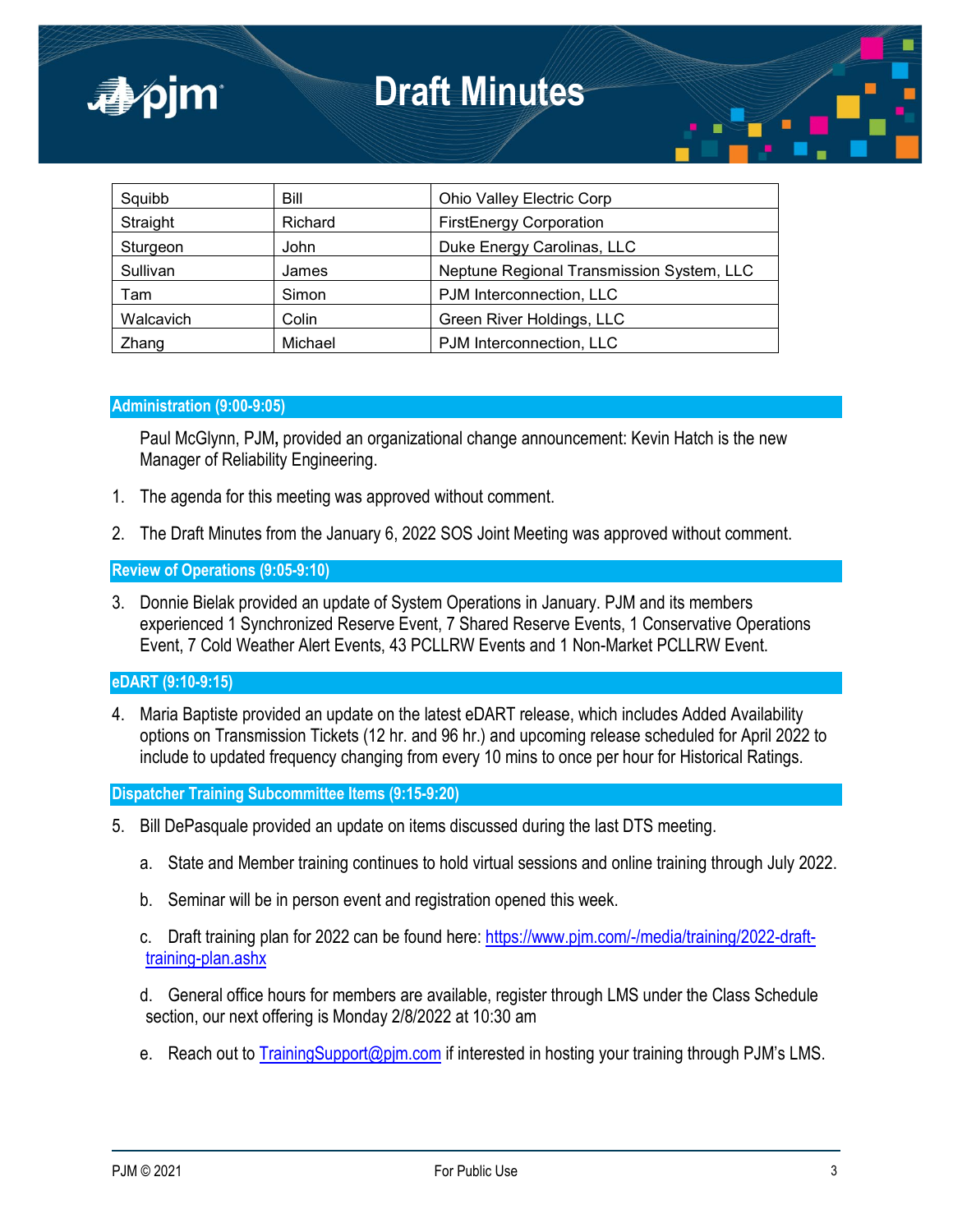

### **Regional Standards, NAESB, and Compliance Update (9:20-9:30)**

- 6. Becky Davis provided an update on standards and compliance and addressed any ongoing member issues regarding NERC/RFC.
- 7. Gizella Mali performed a second read on changes associated with the TO/TOP Matrix Version 16. SOS endorses the recommendation without any comments or concerns.

## **Manual Updates (9:30-9:50)**

- 8. Douglas Guignet Performed a second read on changes associated with Manual 40 Rev 24. The changes were endorsed by the SOS without any comments or concerns.
- 9. Blige Derin will perform a first read on changes associated with Manual 1 Rev 44.
- 10. Donnie Bielak performed a first read on changes associated with Manual 12 Rev 45.
- 11. Donnie Bielak performed a first read on changes associated with Manual 13 Rev 84.
- 12. Kevin Hatch performed a first read on changes associated with Manual 37 Rev 19.

#### **Renewable Dispatch PS/IC Update (9:50-10:00)**

13. Michael Zhang provided an update on a recent Problem Statement and Issue Charge that was approved at the OC for Renewable Dispatch.

### **Future Meeting Dates**

| March 3, 2022 | 9:00 a.m. | WebEx |
|---------------|-----------|-------|
| April 7, 2022 | 9:00a.m.  | WebEx |
| May 5, 2022   | 9:00a.m.  | WebEx |
| June 2, 2022  | 9:00a.m.  | WebEx |

Author: Lagy Mathew

#### **Antitrust:**

You may not discuss any topics that violate, or that might appear to violate, the antitrust laws including but not limited to agreements between or among competitors regarding prices, bid and offer practices, availability of service, product design, terms of sale, division of markets, allocation of customers or any other activity that might unreasonably restrain competition. If any of these items are discussed the chair will re-direct the conversation. If the conversation still persists, parties will be asked to leave the meeting or the meeting will be adjourned.

#### **Code of Conduct:**

As a mandatory condition of attendance at today's meeting, attendees agree to adhere to the PJM Code of Conduct as detailed in PJM Manual M-34 section 4.5, including, but not limited to, participants' responsibilities and rules regarding the dissemination of meeting discussion and materials.

#### **Public Meetings/Media Participation:**

Unless otherwise noted, PJM stakeholder meetings are open to the public and to members of the media. Members of the media are asked to announce their attendance at all PJM stakeholder meetings at the beginning of the meeting or at the point they join a meeting already in progress. Members of the Media are reminded that speakers at PJM meetings cannot be quoted without explicit permission from the speaker. PJM Members are reminded that "detailed transcriptional meeting notes" and white board notes from "brainstorming sessions" shall not be disseminated. Stakeholders are also not allowed to create audio, video or online recordings of PJM meetings. PJM may create audio, video or online recordings of stakeholder meetings for internal and training purposes, and your participation at such meetings indicates your consent to the same.

#### **Participant Identification in WebEx:**

When logging into the WebEx desktop client, please enter your real first and last name as well as a valid email address. Be sure to select the "call me" option.